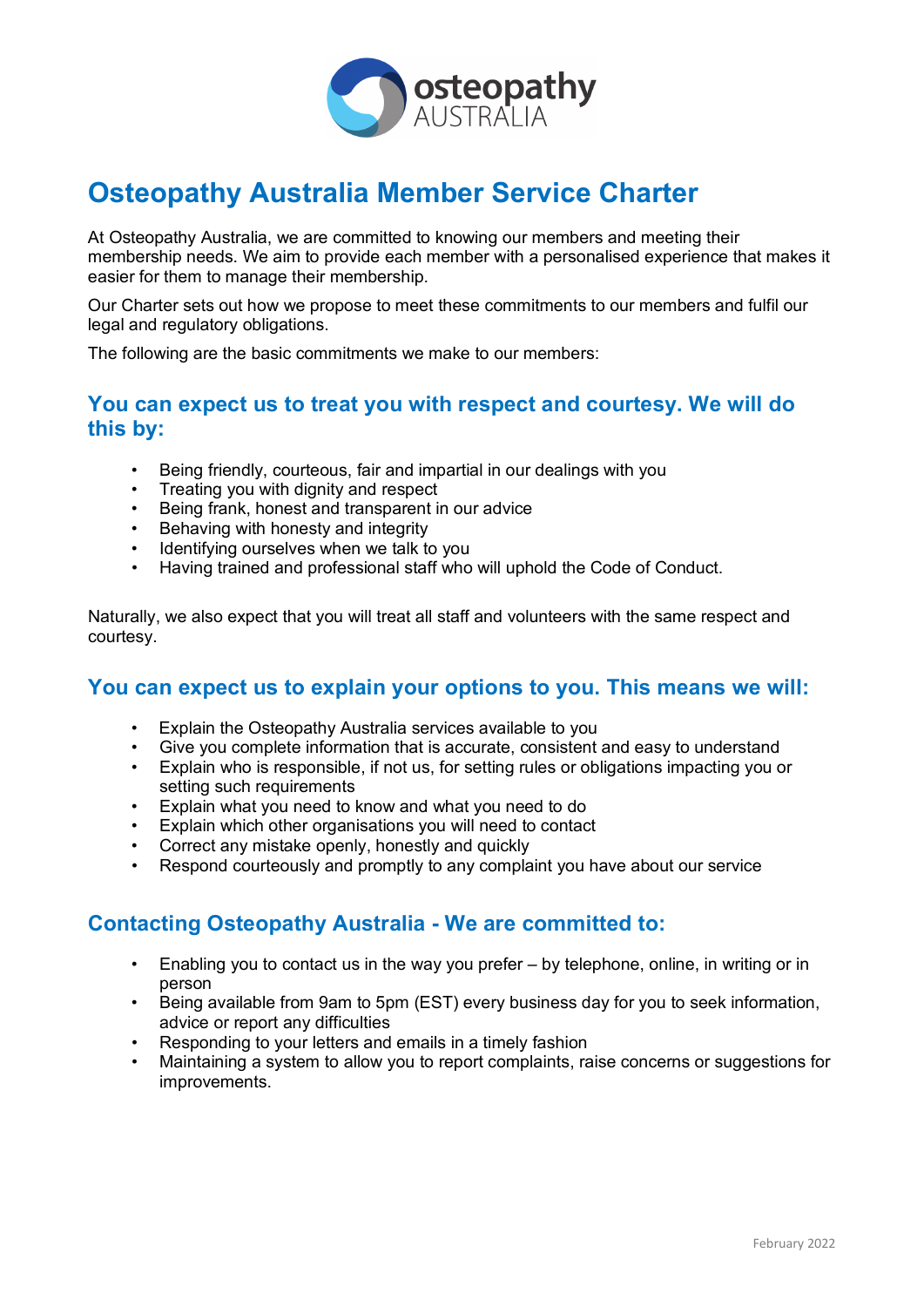

# **Your privacy - We are committed to:**

- Protecting your personal information from misuse, loss, or from unauthorised access or disclosure
- Providing you with access (online) to your personal information that we have on record and taking reasonable steps to keep your details accurate and up-to-date
- Not contacting you too often if you tell us you do not wish to receive such contact from Osteopathy Australia.

# **Billing and Payments - We are committed to:**

- Providing you with invoices that are accurate and easy to understand
- Providing you with a range of easily accessible payment methods which allow you to be in control of your payment
- Providing services that are reasonably priced or free if possible

# **Your concerns and complaints - We are committed to:**

- Dealing with your concerns or complaints promptly, fairly, completely and courteously, informing you of how we propose to act, how long it should take and what the results are
- Reviewing your complaint through Osteopathy Australia's Board if you feel that it has not been resolved to your satisfaction
- Email the CEO directly (ceo@osteopathy.org.au) to report complaints or suggestions for improvements
- Advising you of the appropriate body to take your complaint if it is not Osteopathy Australia or if you cannot directly resolve your complaint with us.

# **You can contact us by:**

| Phone<br>Fax<br>Email | (02) 9410 0099 or 1800 467 836<br>(02) 9410 1699<br>info@osteopathy.org.au |
|-----------------------|----------------------------------------------------------------------------|
| Mail                  | PO Box 5044<br><b>CHATSWOOD WEST NSW 1515</b>                              |
| In Person             | Suite 4, Level, 11 Railway Street                                          |

CHATSWOOD NSW 2067